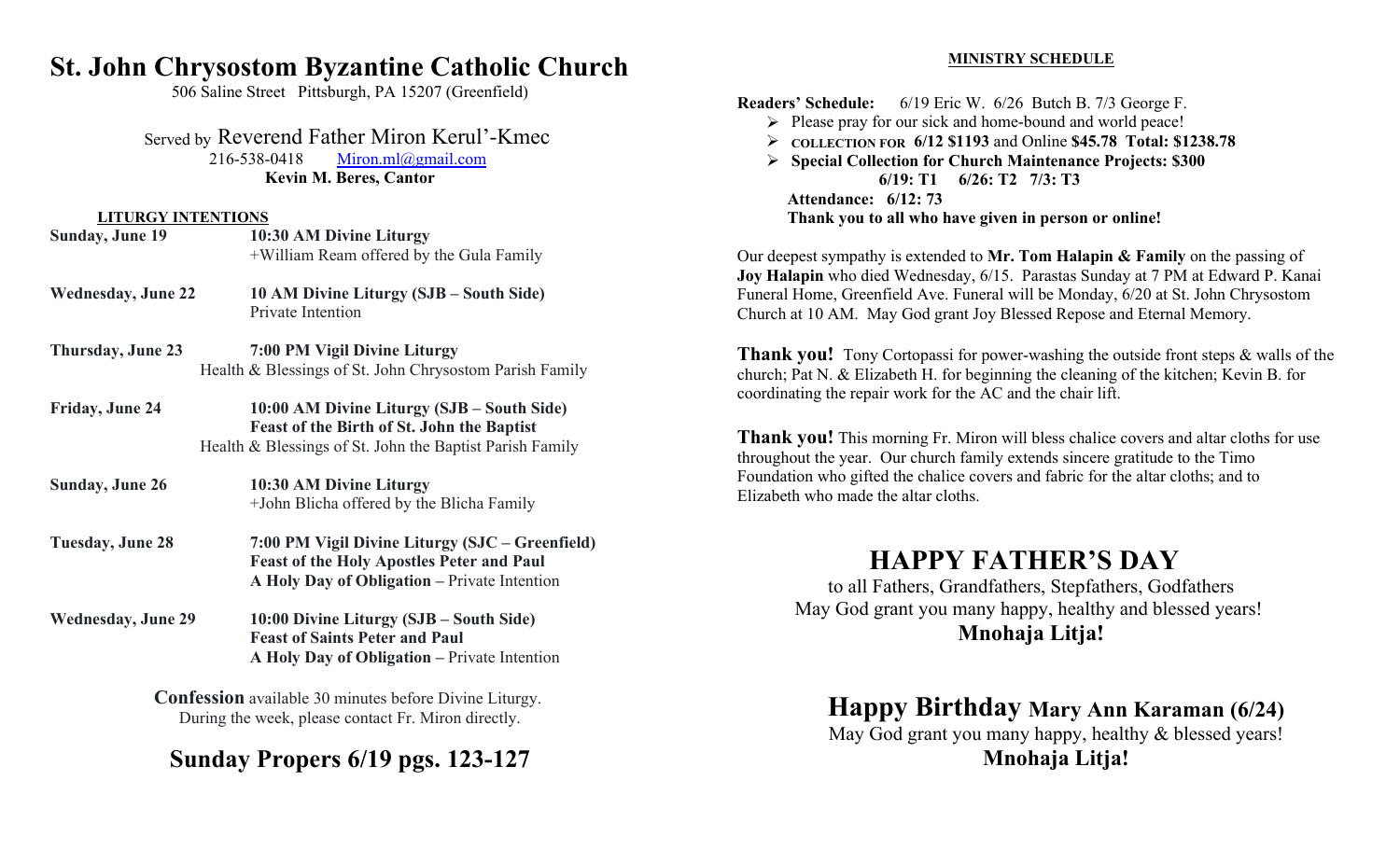**SAVE the DATES! Coffee Social next Sunday** honoring Fr. Miron's 1<sup>st</sup> Anniversary of Ordination. Please plan to stay!

**Byzantine Family Day at Kennywood Park - Thursday, July 28 1-800-722-4428 x3810 or cchamberlain@GCUusa.com**

Young Adult Summer Retreat July 29-31, 2022 Retreat Fee: \$100 **To register or for information, contact Nick Loya: nloya23@jcu.edu**

**Saturday, September 17 Murder-Mystery Dinner** More information to come! A collaboration between the Parish and the GCU CPRL.

**Liturgies can be viewed on a smart** TV through Youtube Live; Facebook; & through St. John Chrysostom Church website www.sjcbcc.com Liturgies are "stored" on Youtube so that you can go back anytime to watch and pray.